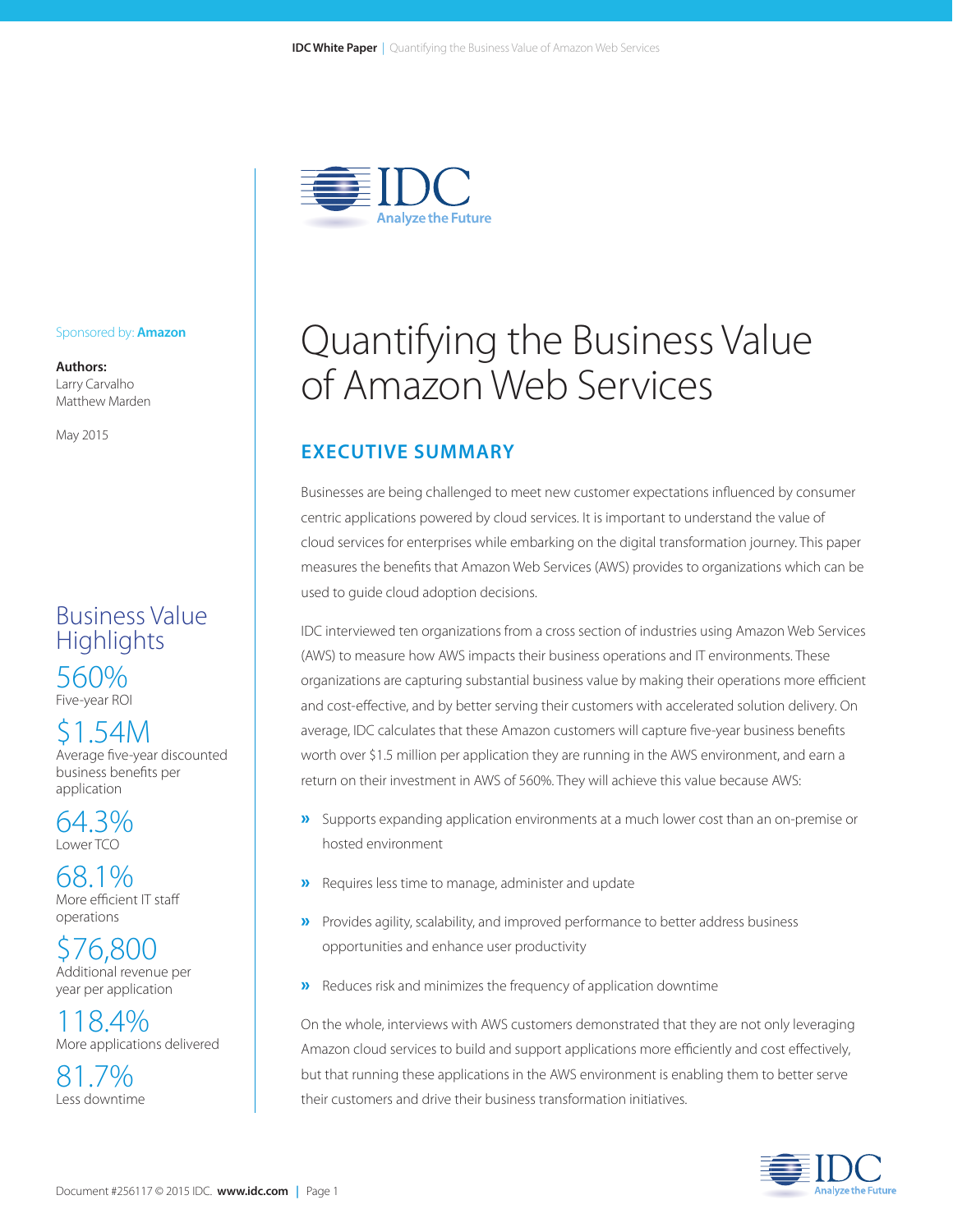## Situation Overview

#### **Introduction**

Using lessons learned from e-commerce where fluctuating demand for computing resources is common, Amazon kicked off the Amazon Web Services (AWS) initiative in 2006. Service-oriented architecture experience that pre-dated the AWS launch gave Amazon an advantage in building an offering that fit very well with end-user needs. Delivery of any Information Technology (IT) capability asa-service helped users match specific components to their solution needs allowing a very flexible and agile approach to solution development. Using customer feedback, AWS services have expanded from the initial portfolio that delivered base infrastructure services to higher end services that deliver highly available infrastructure in an abstracted and automated fashion. The overall value gained is based on a much simpler way of consuming information technology services via cloud delivered services.

#### **Business Challenges Today**

Business processes are quickly made obsolete by technology that evolves with continuous improvement. As a result, businesses that fail to take advantage of technological innovation often struggle to maintain their competitive advantage since technology innovation and competitiveness are increasingly tightly linked. By taking advantage of cloud services, organizations can increase agility, while decreasing their cost and risk. In order to surpass competition, today's CEO has to handle the complex task of digitally transforming the entire organization at a much faster pace than any time before. With the advent of cloud computing, automation through information technology is at the forefront in helping corporations make this transition successful.

#### **Key Cloud Computing Trends**

Figure 1 provides a graphical view of the worldwide public IT cloud services market segmented by primary market. Vendor revenues associated with IaaS and PaaS is projected to grow by about 22% through 2018. This growth illustrates cloud adoption and speaks to the immense value that organizations place on developing and deploying applications on public infrastructure.

### **FIGURE 1** Worldwide Public IT Cloud Services Market



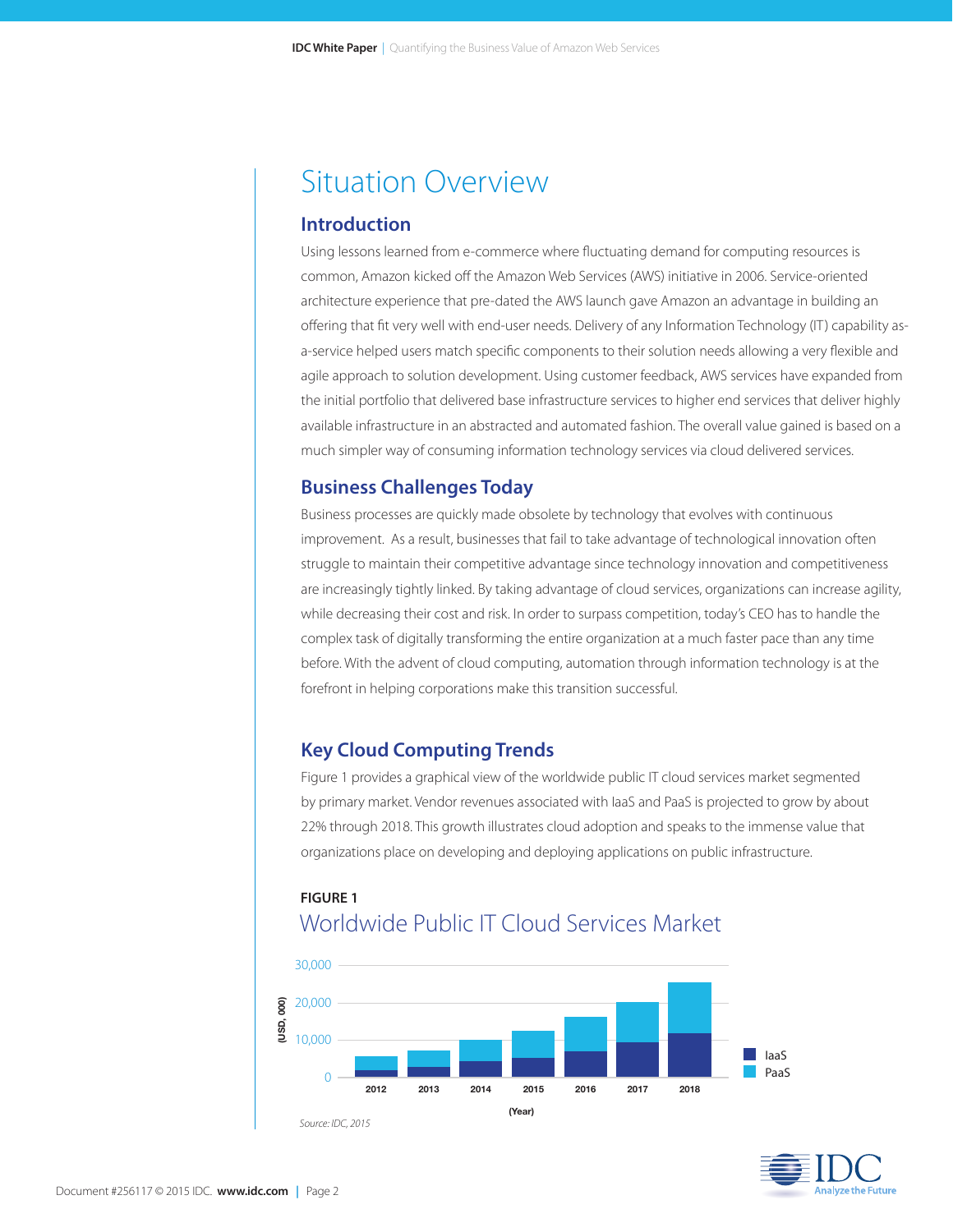### Amazon Web Services

Amazon's focus on driving costs out of the company's large-scale ecommerce operations led Amazon to move their IT toward service orientation and exposing all resources as scalable and consumable services. This services movement also ensured that the development culture at Amazon would be aligned with modern development techniques and result in a platform that was flexible, agile, and extensible. Internal business requirements necessitated that Amazon build out an application infrastructure that would support massive scale and reliability in the following areas:

- »Infrastructure: Compute, Storage and Content Delivery, Networking
- »Data: Databases, Analytics
- »Development: Application Services, Deployment and Management, Mobile Services
- »Management: Administration and Security
- »Application Software: Enterprise Applications and AWS Marketplace Software

Competing IT objectives involving scalability and cost steered Amazon down the path of service orientation. The services created during this IT transformation process ultimately laid the foundation for AWS. Figure 2 identifies the key services provided by AWS today.

Amazon launched AWS in 2006 with infrastructure services like Elastic Compute Cloud and Simple Storage Service. It has continued to innovate and now offers many higher end services like Lambda and Aurora (currently in preview) to reduce overall IT complexity. Services like Machine Learning are the foundation for developing smarter applications making predictions from patterns detected by analyzing data. Batch and real time predictions help enterprises make accurate decisions resulting in improved profitability. Enterprises are adopting AWS to experience greater profitability, improve use of valuable IT resources, provide operational agility, and to provide faster time to market for products and services.

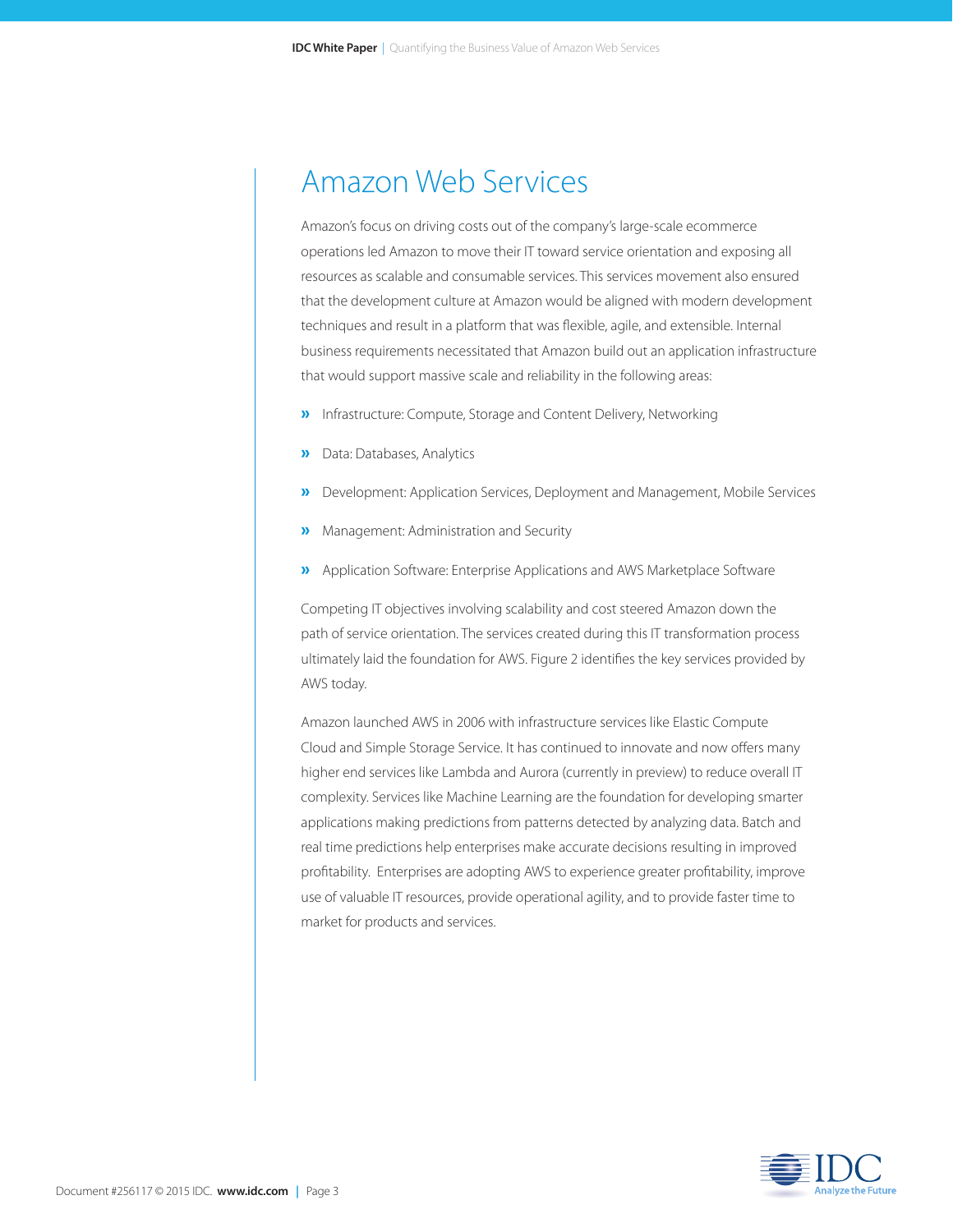#### **FIGURE 2**



*Source: Amazon, 2015*

*1 Steady-state workloads are more stable and the resources they demand can be evaluated consistently, whereas variablestate workloads change with more frequency and are more challenging to evaluate consistently. The flexibility of AWS by workload means that it can provide value and support business workloads with different characteristics and resource demands.* 

## The Business Value Of AWS

#### **Study Demographics**

IDC interviewed ten organizations from a cross-section of industries about their use of Amazon Web Services. These AWS customers are using it as their cloud computing solution for business-critical workloads and applications, with respondents rating the applications they are running in the AWS environment as very critical (4.7 out of 5 on average, with 5 being most critical). The majority of these organizations run customer- or constituent-facing applications with AWS. These organizations reported using AWS for steady-state workloads as well as variable-state workloads $^1$ . .

The study reflects a range of experiences with AWS, but with a common usage theme of leveraging AWS to scale their IT infrastructure to meet the demands of their businesses.

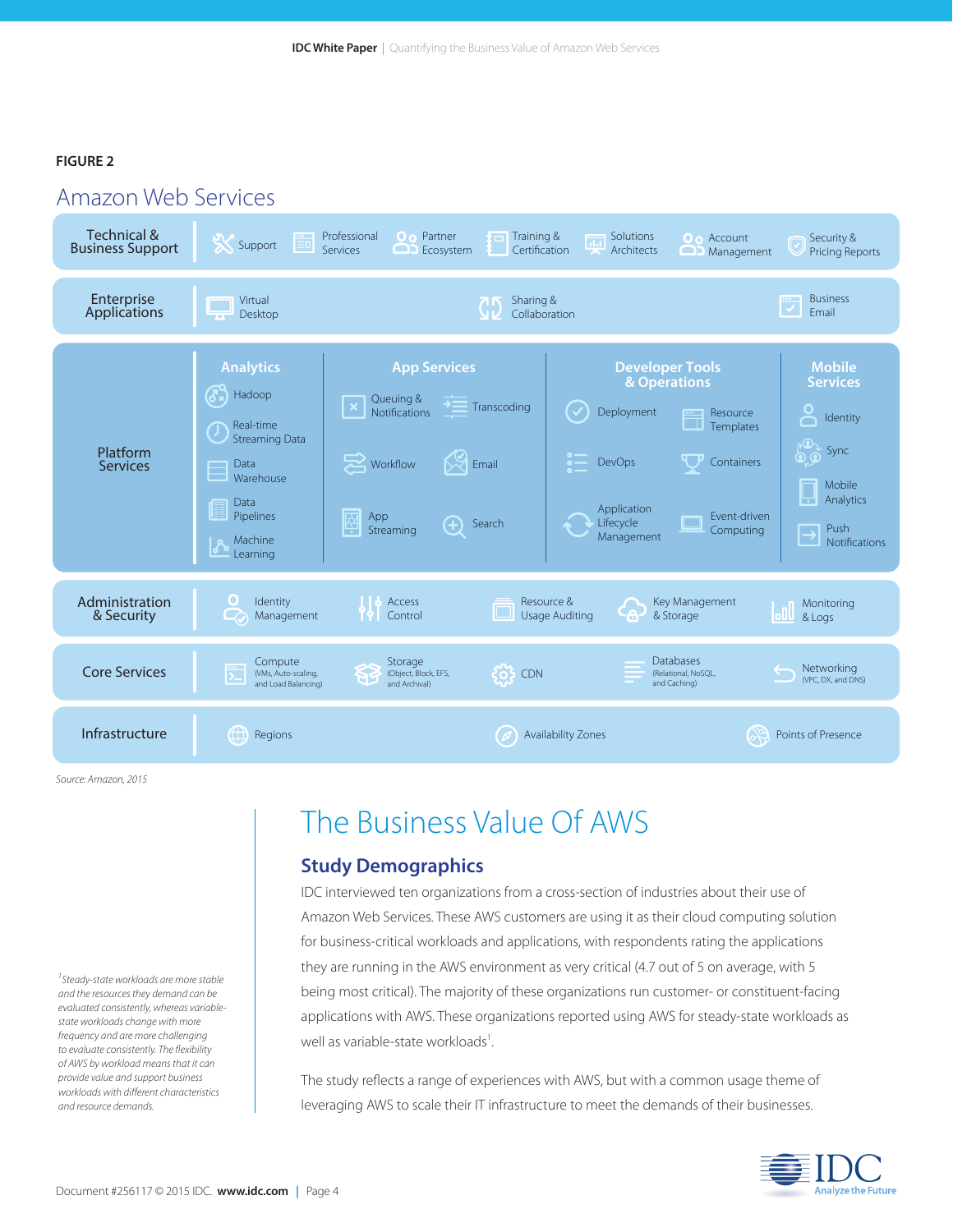By size, interviewed organizations ranged from several hundred to 20,000 employees, with an average of 4,099 employees. These AWS customers have moved substantial parts of their operations and businesses to AWS; on average, they are running 41 business applications in the AWS environment and relying on 1,366 virtual servers with Amazon EC2. Table 1 provides a demographic overview of the interviewed organizations.

#### **TABLE 1**

### Demographics of Interviewed Organizations

|                                                        | Average                                                                                                            |
|--------------------------------------------------------|--------------------------------------------------------------------------------------------------------------------|
| Number of employees                                    | 4,099                                                                                                              |
| Number of IT staff                                     | 266                                                                                                                |
| Number of internal IT users                            | 3,649                                                                                                              |
| Number of customers / external users                   | 360,711                                                                                                            |
| Number of applications with AWS                        | 41                                                                                                                 |
| Number of IT staff supporting AWS environment          | 6                                                                                                                  |
| Criticality of AWS applications (1-5, 5=most critical) | 4.7                                                                                                                |
| Number of AWS virtual servers                          | 1,366                                                                                                              |
| Industries                                             | Government, Media/Publishing,<br>Professional Services,<br>Cloud Services, Retail,<br>Software, Financial Services |

*Source: IDC, 2015*

"We moved to the cloud and chose a provider based on security, use of internal resources, and driving innovation. We chose Amazon because we believed they were the best of breed, and we believe they still are."

## Financial Benefits Analysis

Surveyed organizations are using AWS because they concluded it offered them the best combination of business agility, ease of application development, cost, security, stability, and efficiencies in use and management. One AWS customer explained: *"We moved to the cloud and chose a provider based on security, use of internal resources, and driving innovation. We chose Amazon because we believed they were the best of breed, and we believe they still are."* 

These advantages with AWS are translating to substantial business value for these organizations. Based on interviews with IT managers at these organizations, IDC was able to calculate the impact of AWS on their costs, operations, and businesses. IDC projects that these organizations will achieve business benefits worth an annual average of \$446,131 per application being run in the AWS environment over five years, or \$18.2 million per organization. These benefits fall into four categories:

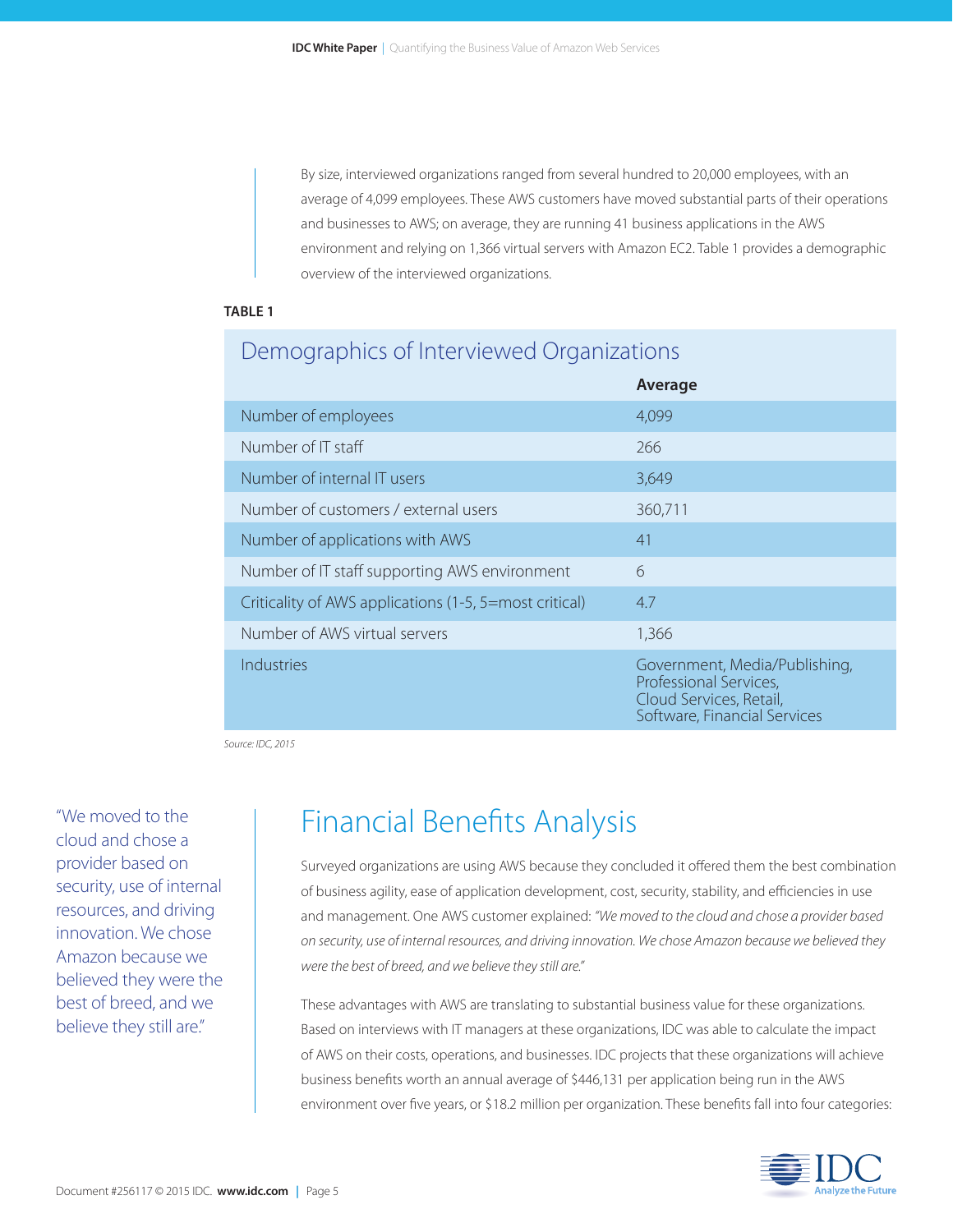- » **Business productivity benefits.** AWS customers are driving their businesses and making their employees more productive with AWS thanks to the agility, scalability, and improved performance it provides for their business applications. IDC projects that these organizations will realize increased revenue and productivity benefits worth an average of \$173,003 per application per year over five years, or \$7.04 million per organization.
- » **Risk mitigation user productivity benefits.** AWS customers benefit from the stability, reliability, and security of applications running in the AWS environment, which reduces downtime and increases confidence in IT's ability to support operations and business. IDC projects that these organizations will realize savings worth an average of \$8,665 per application per year over five years, or \$0.35 million per organization.
- » **IT staff productivity benefits.** AWS customers are managing and maintaining applications 68.1% more efficiently in their AWS environments by reducing the time needed for day-to-day support. Developing applications in the AWS environment is also simpler and faster thanks to pre-built modules and faster availability of compute resources, enabling deployment of an average of 118.4% more applications per year and requiring 36.7% less time per application. IDC puts the value of these efficiencies at an annual average of \$133,389 per application over five years, or \$5.43 million per organization.
- » **IT infrastructure cost reductions.** AWS customers spend much less to use AWS than they would to support the same workloads with their own datacenter resources. IDC calculates that these organizations will achieve savings on datacenter-related capital and operating expenditures worth \$131,073 per application per year over five years, or \$5.33 million per organization.

**FIGURE 3**





*Source: IDC, 2015*

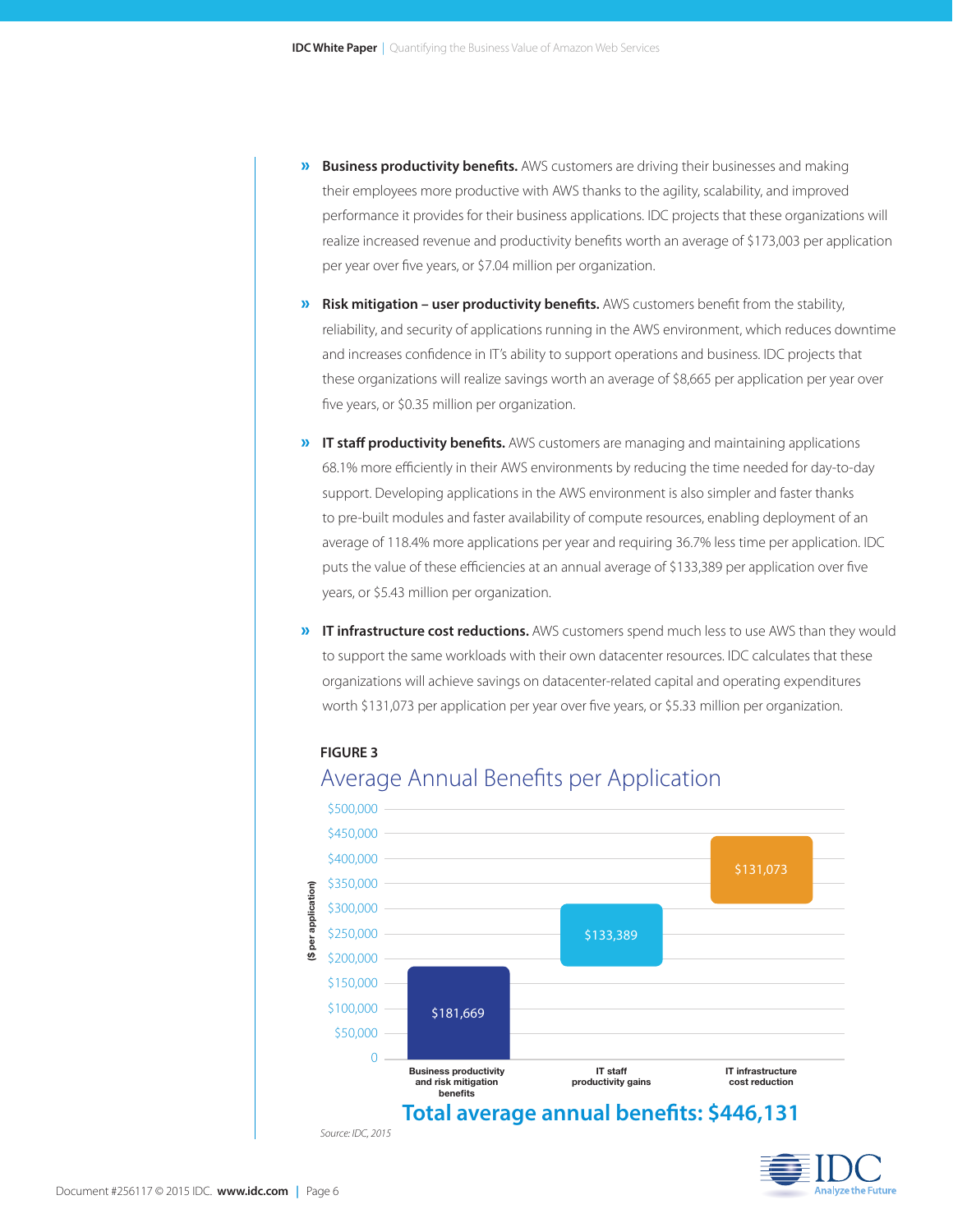"We weren't capable of responding to an unexpected change before we began using AWS. Before, if we needed new capacity, that would be multiple meetings and procurement efforts taking one week compare with one hour now."

"We get more features out with AWS, which makes our employees up to 80% more productive. . . To do what we're doing with AWS using internal resources, we'd have to hire a lot more people."

#### **Business Productivity Benefits**

AWS customers interviewed for this study have leveraged AWS to improve their operations and business outcomes. They credited AWS with providing them the agility, scalability, reliability, and confidence needed to create and address business opportunities, and better serve their customers. In addition, improved performance of important workloads and applications – including cloud, analytics, and mobile workloads - means that their employees have become more productive. Improved performance results in higher employee productivity, more satisfied customers, and higher revenue.

AWS has dramatically impacted these organizations' ability to scale IT resources to support their businesses. On average, these organizations reported being able to deploy new equipment such as server resources 97.1% faster with AWS, and are able to respond to unexpected IT changes in 97.6% less time. One Amazon customer explained: "*We weren't capable of responding to an unexpected change before we began using AWS. Before, if we needed new capacity, that would be multiple meetings and procurement efforts taking one week compare with one hour now."*

AWS customers also attributed employee productivity gains to their use of AWS. Average productivity gain among users whose productivity has been impacted by an application running in the AWS environment was 23.1%, which equals an average net productivity increase of 2.5% across all IT users. Improved performance and faster deployment of applications with AWS mean that users are more effective at their jobs, pushing up productivity levels. One Amazon customer explained: *"We get more features out with AWS, which makes our employees up*  to 80% more productive. . . To do what we're doing with AWS using internal resources, we'd have to hire *a lot more people."* 

AWS customers also reported that they are capturing more revenue. Five surveyed organizations attributed revenue gains ranging from \$100,000 to \$10 million per year to their use of AWS. According to these organizations, AWS enables them to address more business opportunities, create new business, or better serve their existing customers. Examples include:

- »An organization using AWS for customer-facing operations said: *"We have happier customers now with AWS who are more willing to stay engaged with us. We've reduced our churn rate by about 5 percentage points, which is millions of dollars per year."*
- »An organization using AWS to support its retail operations explained: *"We faced network bottlenecks with our hosting provider. We put our ecommerce sites on AWS because there's better connectivity and integration into the mobile community."*
- »An organization using AWS to support its external-facing applications noted: *"We've gotten at least two grants, in support of an application that we've been able to develop with AWS. We wouldn't have gotten those grants without being able to deploy it – almost \$2 million in grants."*

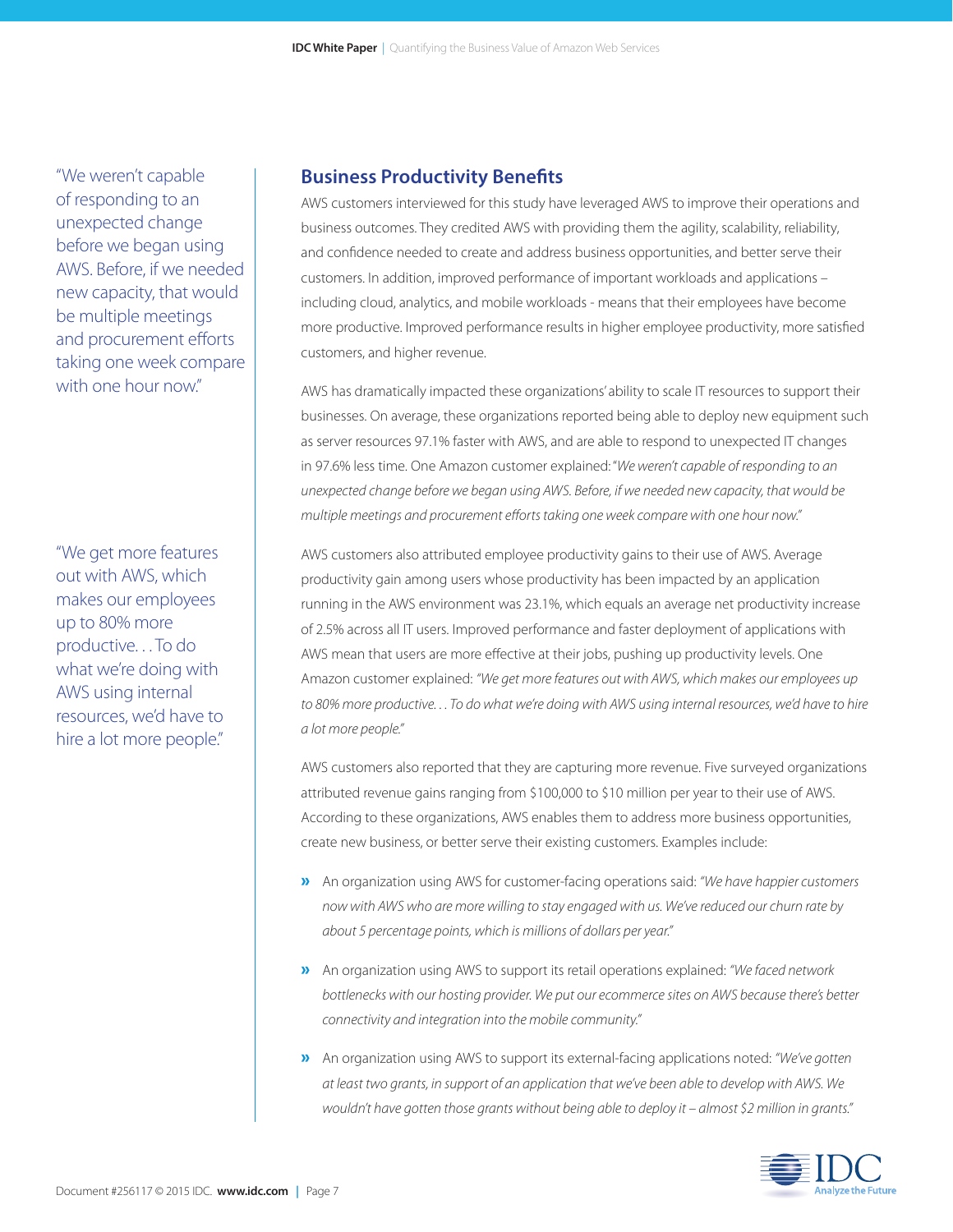#### **TABLE 2**

### Business Productivity KPIs

|                                               |                | Per organization Per application |
|-----------------------------------------------|----------------|----------------------------------|
| Reduced time to deploy new equipment          |                | 97.1%                            |
| Reduced time to respond to unexpected changes |                | 97.6%                            |
| Value of net increased productivity           | \$6.57 million | \$161,479                        |
| Additional revenue per year                   | \$3.13 million | \$76,829                         |
| Assumed operating margin                      | 15%            | 15%                              |
| Operating margin gain per year                | \$469,000      | \$11,524                         |
|                                               |                |                                  |

*Source: IDC, 2015*

#### **IT Staff Productivity Benefits**

AWS customers reported that their IT staffs have become more productive with AWS. Time savings and efficiencies in the AWS environment are prevalent in two areas: (1) administering and managing workloads and applications; and (2) developing and deploying applications.

#### *Managing AWS Environment*

Surveyed organizations are managing applications in their AWS environments an average of 68.1% more efficiently compared with maintaining the same environment on-premise or in a hosted environment. They are achieving this even as they expand their workload environments with AWS, which provides them with the opportunity to redeploy staff resources to activities focused on enabling their businesses. Without AWS, more IT staff time would be required to "keep the lights on", whereas these AWS customers can devote saved IT staff time to work on new projects, innovate, and enable their businesses. One Amazon customer explained: *"Without AWS, we'd have had to double the IT staff to do what we're doing. But even doing that, the IT group would still be a bottleneck for the company and we'd be missing a lot of revenue."* Another customer credited its use of Amazon S3 storage services with helping it avoid staff time it would otherwise need for storage provisioning and certification.

"Without AWS, we'd have had to double the IT staff to do what we're doing. But even doing that, the IT group would still be a bottleneck for the company and we'd be missing a lot of revenue."

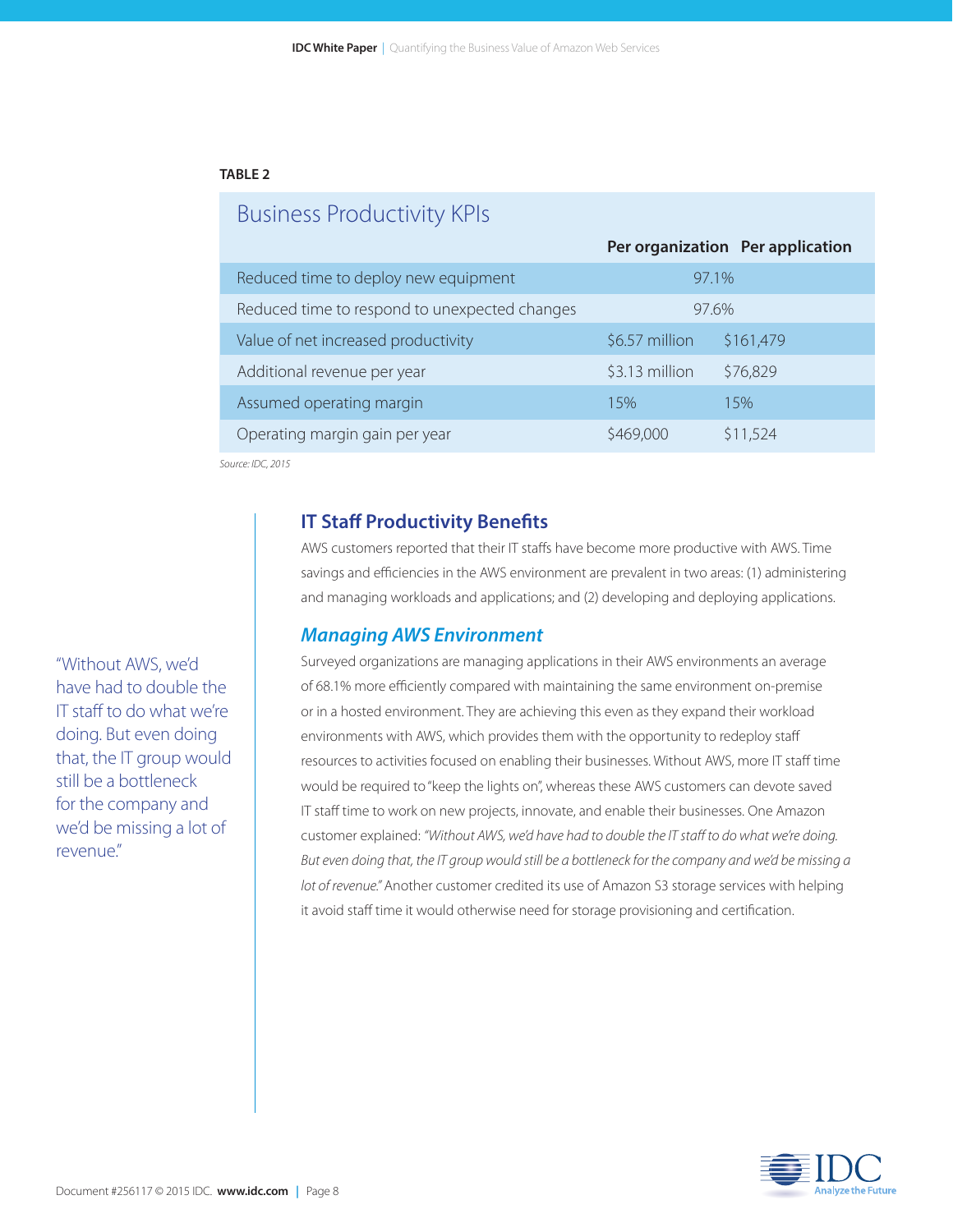

*Source: IDC, 2015*

#### *Application Development*

AWS users are also making their application development efforts much more efficient, which is resulting in application development teams delivering an average of 118.4% more applications (new applications, application releases, application upgrades) while releasing these applications in 36.7% less time. These organizations reported needing less time to deliver applications to users and customers, and releasing more new applications, features, and upgrades. They cited a number of ways that AWS enables their application development efforts, including much faster provisioning of resources for testing and development, having pre-built modules at their disposal, and ease of troubleshooting.

For interviewed organizations, more efficient application development operations are a substantial operational value. Drivers of efficiencies include:

- » **Flexibility, ease of deployment, modules drive fast turn-around.** *"AWS provides pre-built modules that help us, and we're now able to create a dedicated environment to develop something in that's a very accurate representation of our production environment, just smaller. And then we get rid of it when we're done with it."*
- » **Time savings.** *"Our application development team loves the Amazon environment. . . When it comes to procurement and standing up these instances, they're 100% more efficient."*
- » **Faster, more frequent releases.** *"We went from changing our applications two times a week to ten times a day. That's the biggest benefit for our business and our customers."*

#### **TABLE 3**

### Application Development KPIs

|                                                 | <b>Without AWS</b> | <b>With AWS</b> | <b>Difference</b> | <b>Benefit</b> |  |
|-------------------------------------------------|--------------------|-----------------|-------------------|----------------|--|
| Average time to deploy new application (weeks)  | 13.4               |                 | 4.9               | $36.7\%$       |  |
| # of business applications deployed per year    | 22.2               | 48.5            | 26.3              | 118.4%         |  |
| Equivalent size of application development team | 146.8              | 1141            | 32 Z              | 22.3%          |  |

*Source: IDC, 2015*

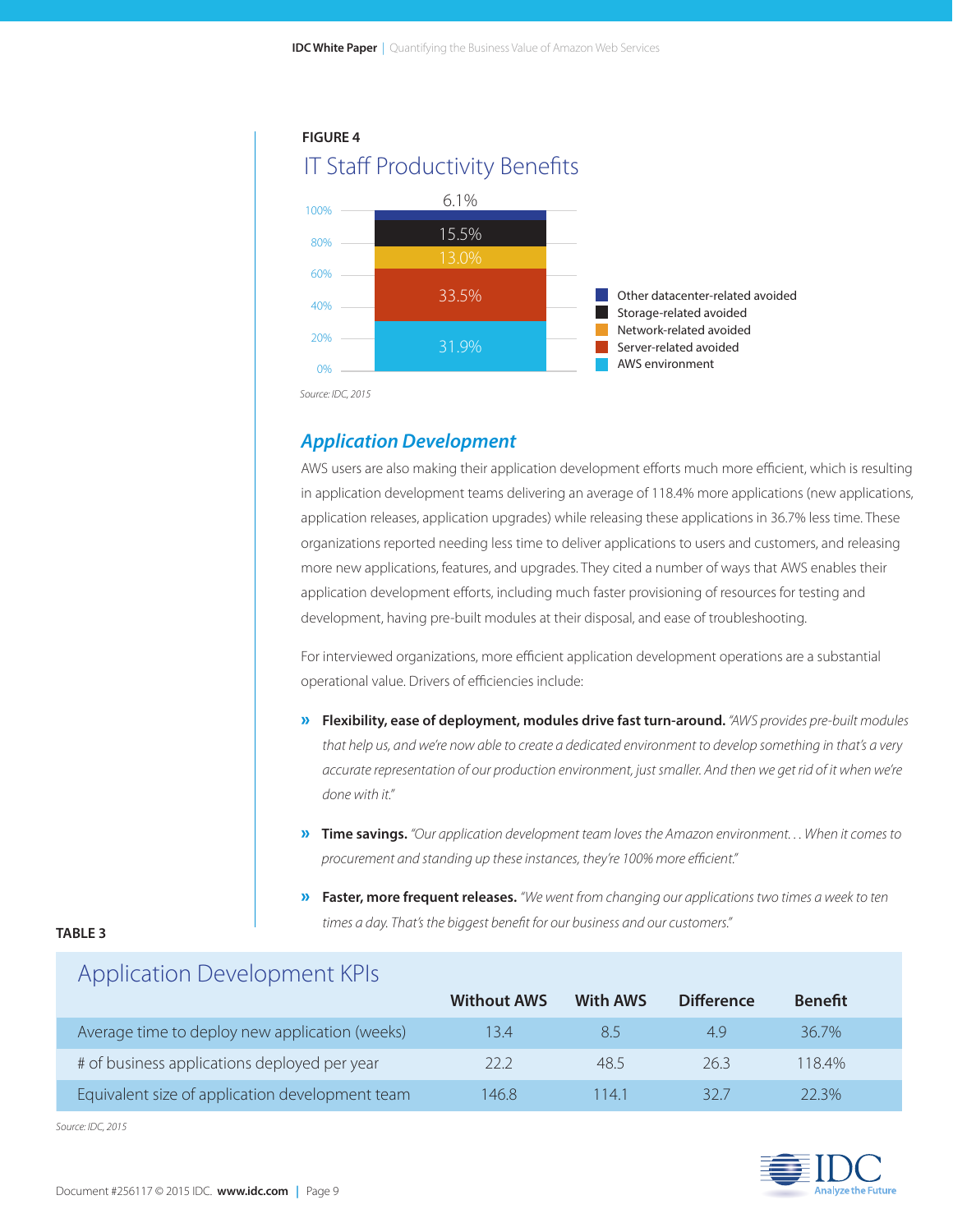#### **IT Infrastructure Cost Reductions**

AWS users have leveraged it as a cost effective means of supporting expanding workload and application environments. Across the board, these customers told IDC that they would have spent substantially more – 63.4% more on average - on an annualized basis to use on-premise datacenter resources or hosting services to deliver the workloads and applications running in their AWS environments. One Amazon customer explained: *"We looked at doing this internally and it would have cost a lot more than AWS, not even close – double or 1.5 times as much as AWS."*  Further, AWS is enabling these organizations to limit their capex spending and adopt more opex-focused IT models. This helps organizations avoid costly upfront capital investments and overprovisioning, and enables them to better tie IT spending to ongoing business demand for IT services.

Savings were particularly evident for:

- » **Servers (hardware and related software).** AWS has enabled Amazon customers to not only retire servers (372 on average), but to avoid costs for scaling their datacenter environments to support business growth. One Amazon customer reported: *"We're in the process of retiring maybe 300-500 servers. . . There are also the ones we're avoiding because all our growth is going to be on AWS."*
- » **Hosting and other services.** Organizations reported that they have saved significantly with AWS on hosting costs for growing environments. According to an Amazon customer: *"We were paying two times as much per month before AWS and now we're also getting a lot more."*

Several customers credited AWS with offering additional ways to optimize their spending:

- **»** Spot instances with AWS. Five Amazon customers reported using or having used spot instances with AWS, which have saved them up to hundreds of thousands of dollars per year while enabling them to provision in near real time for their actual use of AWS.
- » **Amazon Trusted Advisor.** Several Amazon customers credited Trusted Advisor with helping them realize savings by implementing best practices for provisioning resources.

#### **Risk Mitigation – User Productivity Benefits**

Organizations using AWS also praised its reliability, stability, and security. They reported experiencing fewer unplanned outages of applications running in the AWS environment, minimizing the loss of productive time during downtime. In addition, these organizations said that AWS helps them greatly reduce the risk associated with more impactful scenarios and ensures the continued availability of applications and data integrity. For example, an Amazon



"We were paying two times as much per month before AWS and now we're also getting a lot more."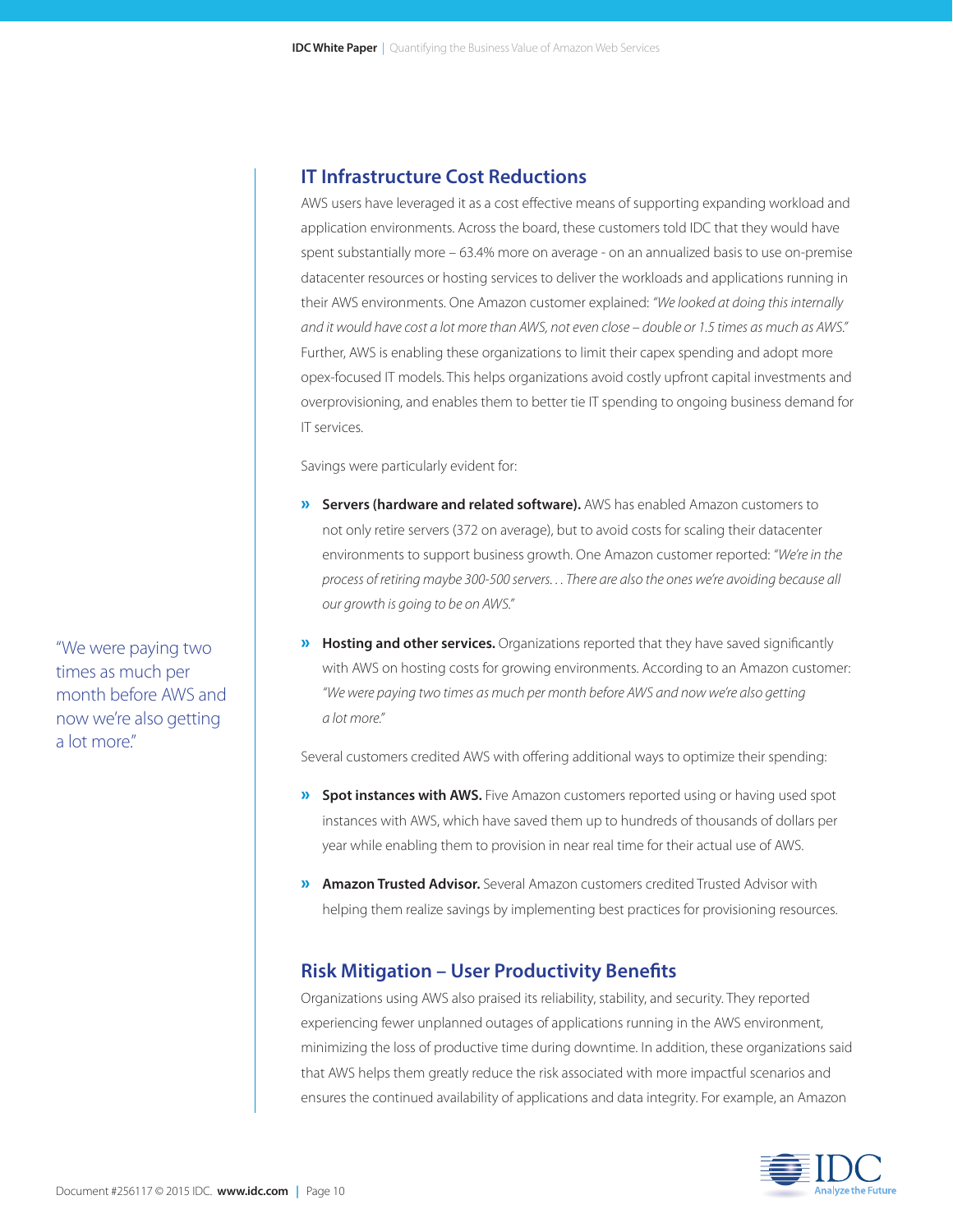customer located near a flood plain believes that it is avoiding substantial risk by moving workloads and data to the cloud. Another customer credited AWS security groups, or virtual firewalls, with helping them limit problems by providing a "security-by-default configuration to harden virtual instances to the most common sense, best practice." Risk mitigation results are summarized in Table 4.

#### **TABLE 4**

### Risk Mitigation - KPIs

|                                                                      | <b>Without AWS</b> | <b>With AWS</b> | <b>Difference</b> | <b>Benefit</b> |
|----------------------------------------------------------------------|--------------------|-----------------|-------------------|----------------|
| Unplanned downtime instances per year                                | 10.6               | 21              | 85                | 79.8%          |
| Time to resolve downtime (hours)                                     | 7.4                | 22              |                   | $9.1\%$        |
| Productive hours lost per year per user due<br>to unplanned downtime | 3.0                |                 |                   | 81 7%          |

*Source: IDC, 2015*

#### **Total Cost Comparison**

Surveyed Amazon customers will reduce their TCO per application by an average of 63.9% over a five-year life cycle by moving from on-premises, mixed on-premise and hosted, and hosted solutions to AWS cloud services. On average, these organizations will reduce datacenter hosting and infrastructure costs by 64.3%, IT staff costs for their AWS environments by 63.5%, IT staff time costs for deployment by 57.8%, and the cost of unplanned downtime on productivity by 81.7%.

**FIGURE 5**





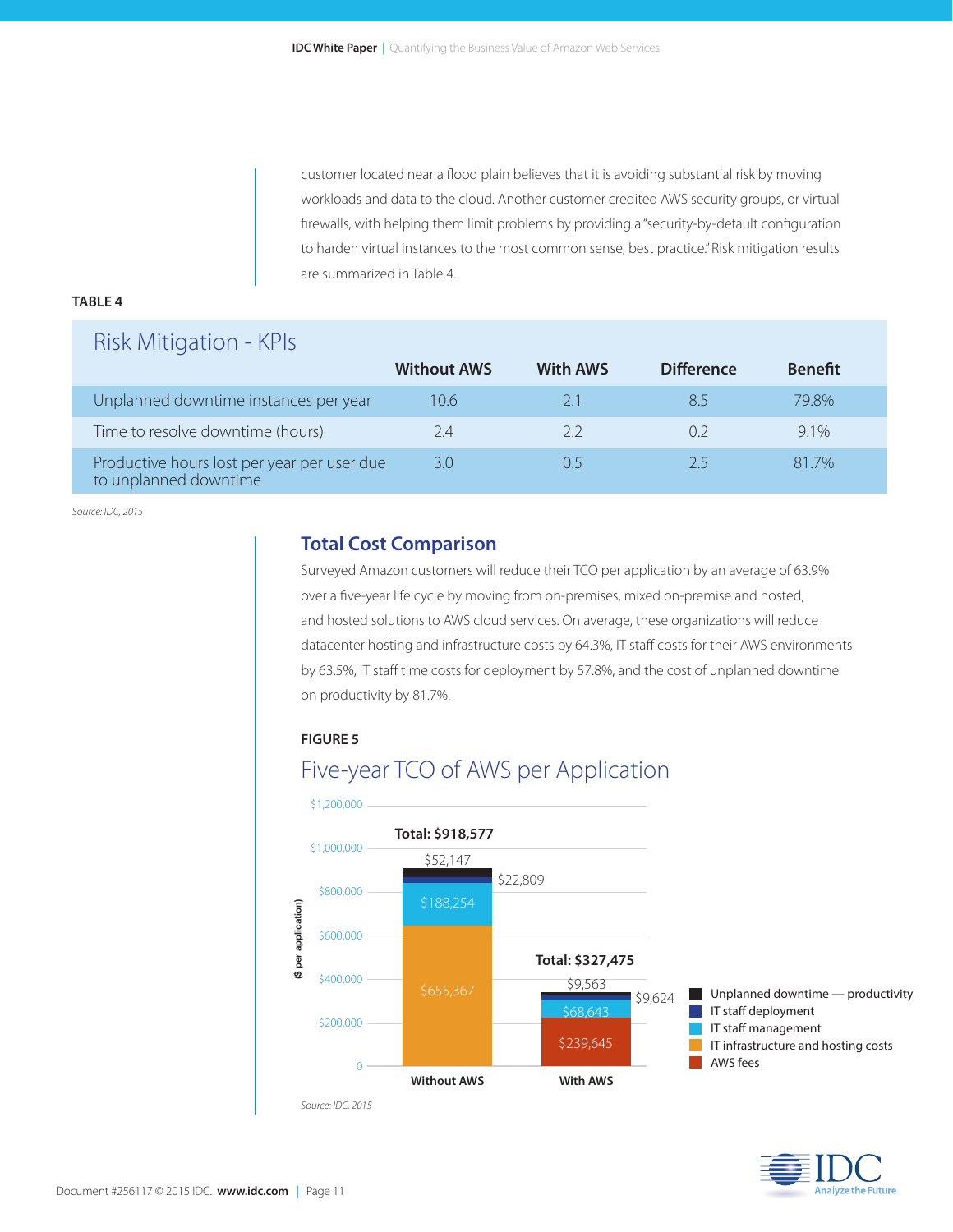#### **ROI Analysis**

IDC uses a discounted cash flow methodology to calculate the ROI and payback period. ROI is the ratio of the net present value (NPV) and discounted investment. Payback period is the point at which cumulative benefits equal the initial investment.

Table 5 provides IDC's five-year ROI analysis for surveyed organizations' deployment of AWS to replace on-premise datacenter environments or use of hosting services. IDC's analysis projects that, on average, these Amazon customers will achieve average discounted benefits per application of \$1.54 million over five years (\$62.61 million per organization), compared with an investment of \$233,225 per application (\$9.49 million per organization). This results in an average ROI of 560% and a payback period of 5.5 months.

#### **TABLE 5**

5-Year ROI Analysis

| J-Tedi NUI AHdiySiS        |                                 |                                |
|----------------------------|---------------------------------|--------------------------------|
|                            | <b>Average per Organization</b> | <b>Average per Application</b> |
| Benefit (discounted)       | \$62.61 Million                 | \$1,538,340                    |
| Investment (discounted)    | \$9.49 Million                  | \$233,225                      |
| Net Present Value (NPV)    | \$53.12 Million                 | \$1,305,115                    |
| Return on Investment (ROI) | 560%                            | 560%                           |
| Payback (months)           | 5.5                             | 5.5                            |
| Discount Rate              | 2%                              | 12%                            |

*Source: IDC, 2015*

## Challenges And Opportunities

IDC's CloudView Survey of December 2014 show the top three cloud inhibitors to adoption as security, reliability and ability to support critical apps. Customers interviewed for this white paper showed that none of these inhibitors applied to them and mostly viewed AWS as a technology that helped them overcome challenges faced with on-premise IT implementations. Amazon's challenge is to position their services to enterprise customers as a cost effective way to deliver solutions while keeping pace with the rate of innovation in businesses today.

The overall cloud market is growing at 27% and there is a significant opportunity for AWS to capture the existing market currently valued at \$58B. There is a shortage of skills within large organizations as well as a cultural barrier to use public cloud resources due to the inhibitors reflected in the survey. As IT is undergoing the biggest shift in history strongly impacting

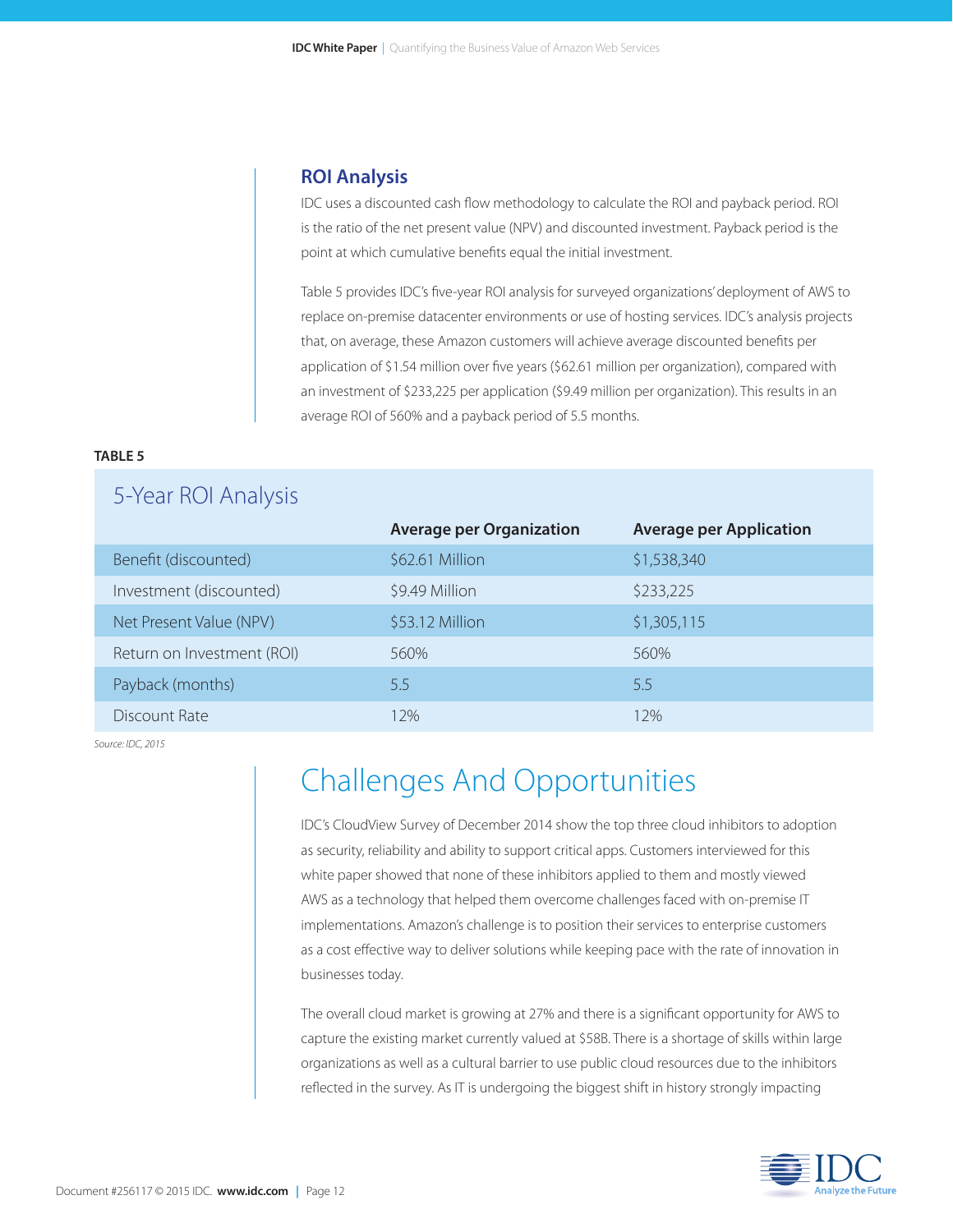how solutions are built, IT managers need guidance in adopting technology in their journey to become digital enterprises. Amazon needs to grow their sales teams and reach out to customers to individually address enterprise business strategy with the most appropriate solutions.

## Summary & Conclusion

Organizations that adopt cloud are able to be more competitive, increase customer satisfaction, innovate faster, and achieve greater productivity with resources that focus on core business enablement.

Cost savings benefits of cloud computing have been well documented and understood by businesses with a number of proven use cases documenting results. Over the past few years, enterprises implementing business agility initiatives significantly differentiate themselves from competitors. It is important for readers to understand the potential value beyond dollars and cents from the technology. Beyond cost savings, the following benefits observed in the survey are important while justifying cloud computing in an organization:

- 1. Better out of the box security
- 2. Upgrades to solutions are more frequent
- 3. Opportunity to open up new revenue streams
- 4. Lower downtime resulting in better user satisfaction
- 5. Improved decision making ability from faster analytics
- 6. Improved performance
- 7. Reduced costs
- 8. Faster innovation and time to market
- 9. Lower risk of getting locked into one vendor

Furthermore, mobile device growth and the rapid increase of sensors are changing current business environments and providing opportunities to fully digitizing enterprises. To handle huge volumes of information, analytics is important to automate decision making. In this dynamic environment, businesses are challenged to adapt at a very rapid pace. Business agility enabled by cloud computing technology offers the unique ability to address this disruptive shift.

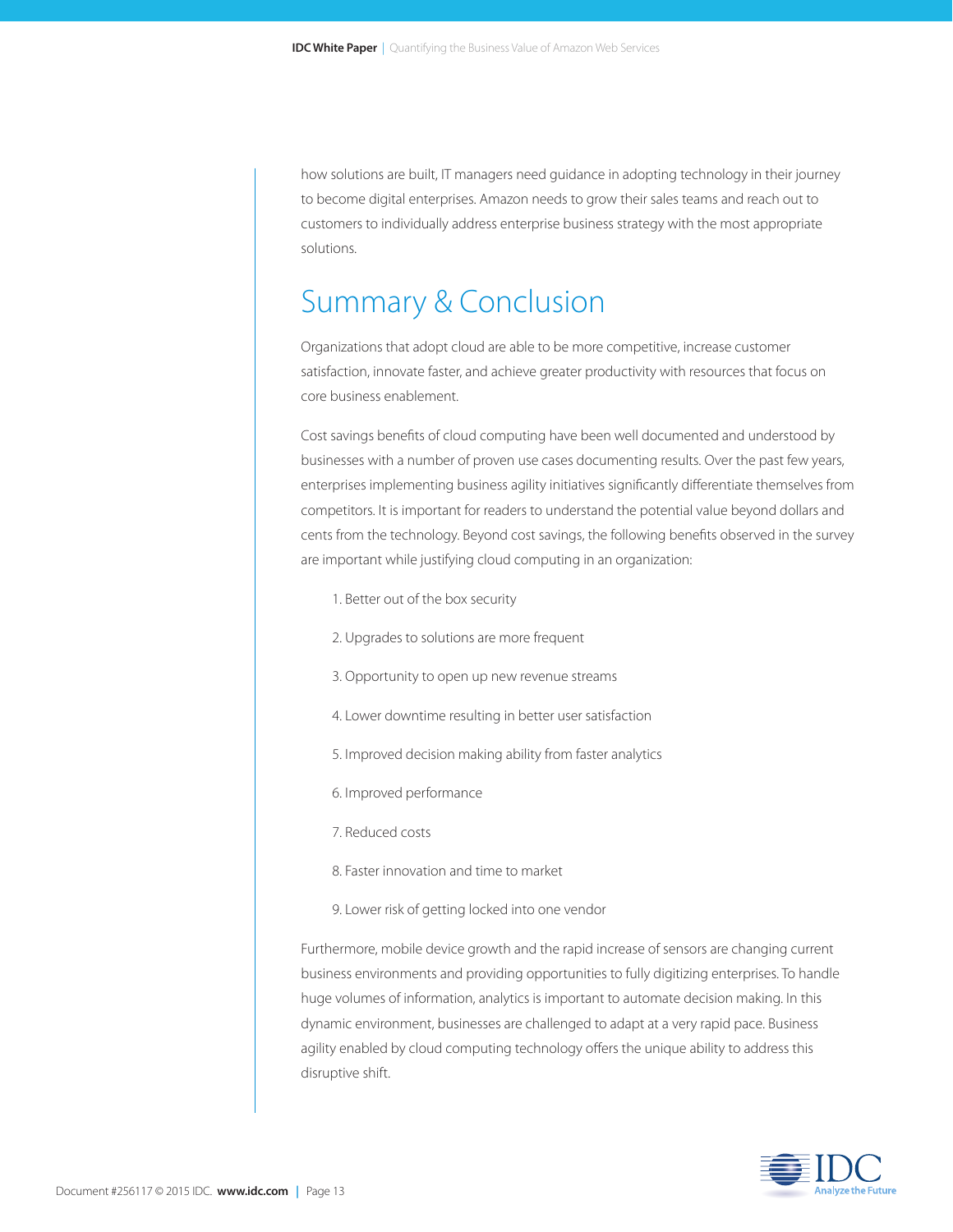## Appendix

IDC utilized its standard ROI methodology for this project. This methodology is based on gathering data from current users of Amazon Web Services as the foundation for the model. Based on these interviews, IDC performs a three-step process to calculate the ROI and payback period:

- »Measure the savings from reduced IT costs (staff, hardware, software, maintenance, and IT support), increased user productivity, and improved revenue over the term of the deployment.
- »Ascertain the investment made in deploying the solution and the associated training and support costs.
- »Project the costs and savings over a five-year period and calculate the ROI and payback for the deployed solution.

IDC bases the payback period and ROI calculations on a number of assumptions, which are summarized as follows:

- »Time values are multiplied by burdened salary (salary + 28% for benefits and overhead) to quantify efficiency and manager productivity savings.
- »Downtime values are a product of the number of hours of downtime multiplied by the number of users affected.
- »The impact of unplanned downtime is quantified in terms of impaired end-user productivity and lost revenue.
- »Lost productivity is a product of downtime multiplied by burdened salary.
- »Lost revenue is a product of downtime multiplied by the average revenue generated per hour.
- **»** The net present value of the five-year savings is calculated by subtracting the amount that would have been realized by investing the original sum in an instrument yielding a 12% return to allow for the missed opportunity cost. This accounts for both the assumed cost of money and the assumed rate of return.

Because every hour of downtime does not equate to a lost hour of productivity or revenue generation, IDC attributes only a fraction of the result to savings. As part of our assessment, we asked each company what fraction of downtime hours to use in calculating productivity savings and the reduction in lost revenue. IDC then taxes the revenue at that rate.